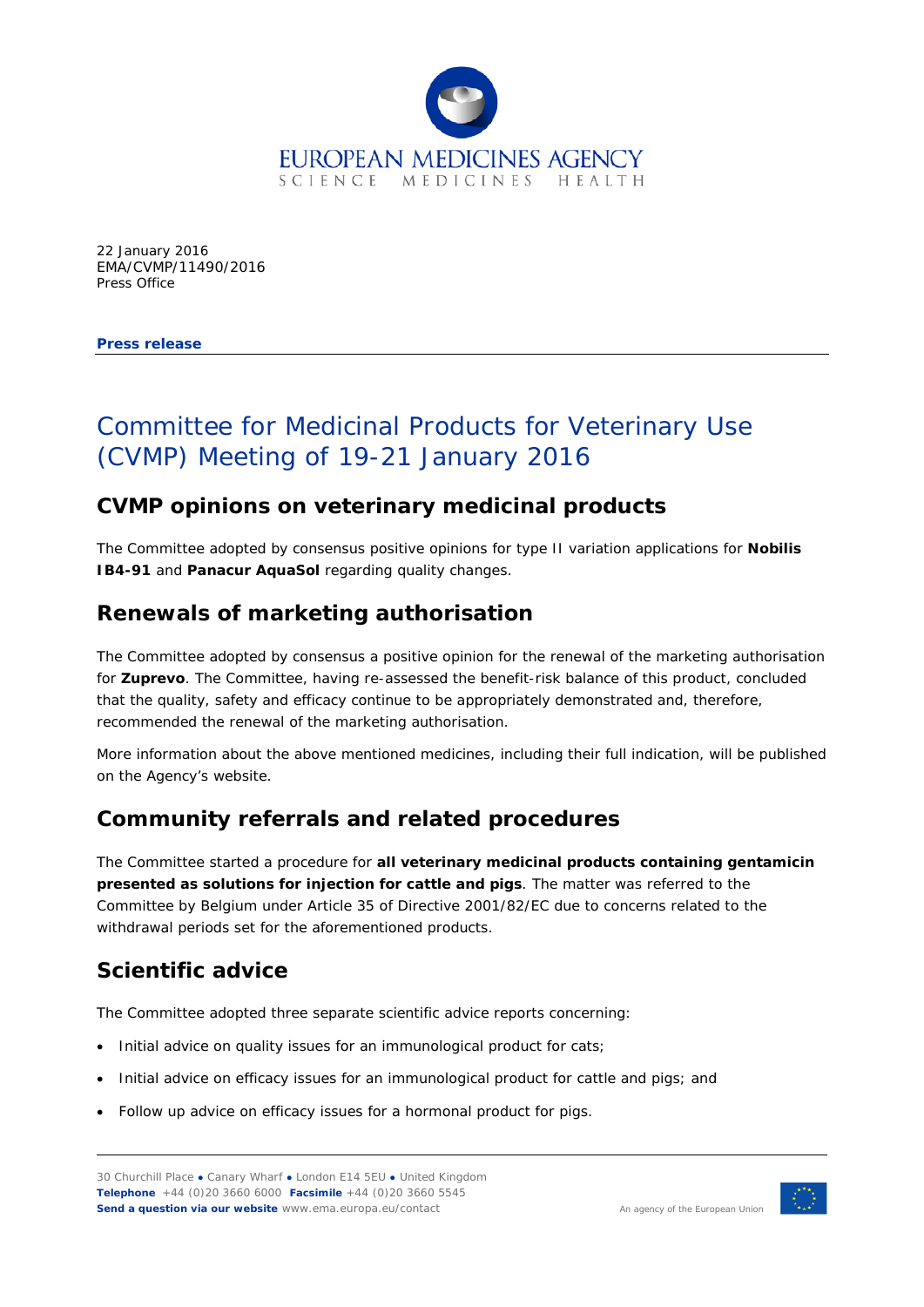# **MUMS/limited market**

Following the Committee's review of two requests for classification under the MUMS/limited market policy, the CVMP classified:

- A veterinary medicinal product for a haematopoietic condition as indicated for MUMS/limited market and eligible for reduced data requirements. The product is not eligible for financial incentives as it is intended for use in a non-food-producing species (cats).
- An oncology veterinary medicinal product as indicated for MUMS/limited market and eligible for reduced data requirements. The product is not eligible for financial incentives as it is intended for use in a non-food-producing species (dogs).

The Committee adopted four draft revised guidelines on data requirements for veterinary medicinal products intended for MUMS/limited market for a six-month period of public consultation. After almost 10 years in use it is considered necessary to review these guidelines, to ensure that the current guidance is in line with experience gained and best practice in terms of setting appropriate data requirements for this type of product.

**Quality** (EMA/CVMP/QWP/128710/2004 – Rev.1)

**Safety** (EMA/CVMP/SWP/66781/2005 – Rev.1)

**Efficacy** (EMA/CVMP/EWP/117899/2004 – Rev.1)

**Immunologicals** (EMA/CVMP/IWP/123243/2006 – Rev.3).

The documents will be published on the Agency's website.

#### **Pharmacovigilance**

The Committee reviewed the PSURs for **Activyl**, **Bovilis BTV8**, **Bravecto**, **Econor**, **Ingelvac CircoFLEX**, **NexGard**, **Nobilis IB4-91**, **Nobilis IB Primo QX**, **Semintra** and **ZULVAC SBV** and concluded that no further action or changes to their product literature were required.

The Committee also reviewed the PSURs for **Kexxtone**, **Nobivac L4**, **Profender** and **Zolvix** and recommended amendments to their product literature.

### **Concept papers, guidelines and SOPs**

#### **Efficacy**

The Committee adopted a draft concept paper (EMA/CVMP/11490/2016) for the revision on the guideline for the conduct of pharmacokinetic studies in target animal species (EMEA/CVMP/133/99- Final) for a three-month period of public consultation. The concept paper proposes that the guideline is revised in order to consider the scientific developments over the years (e.g. population kinetics, pharmacokinetic/pharmacodynamic (pk/pd) modelling), and also recent considerations on best practice for the implementation of 3Rs (replacement, reduction, refinement).